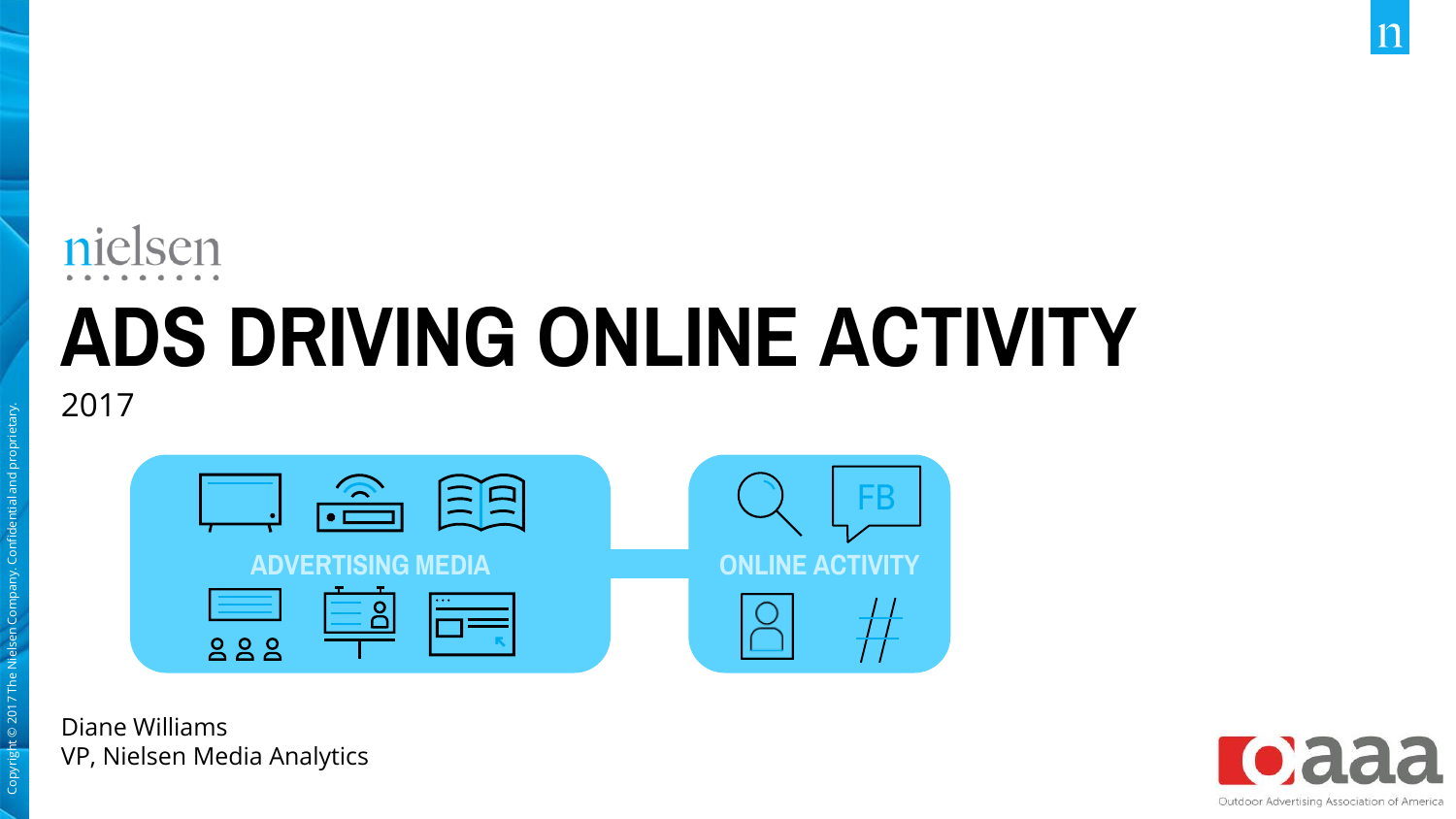### Table of Contents

|                                                              | Slide Number |
|--------------------------------------------------------------|--------------|
| Introduction                                                 | 3            |
| <b>Survey Questions</b>                                      | 4            |
| <b>Significant Finding</b>                                   | 5            |
| <b>Definition of Terms</b>                                   | $6 - 8$      |
| <b>Key Findings</b>                                          | 9            |
| Online Activations from OOH, past six months                 | 10           |
| Online Activations From TV, Radio and Print, past six months | 11           |
| Online Activations From Banner Ads, past six months          | 12           |
| <b>Ad Spend Share</b>                                        | 13           |
| <b>Calculating Search Activation Share</b>                   | 14           |
| <b>Activation Share for OOH</b>                              | 15           |
| <b>Online Activations Indexed Against Media Spend</b>        | $16 - 17$    |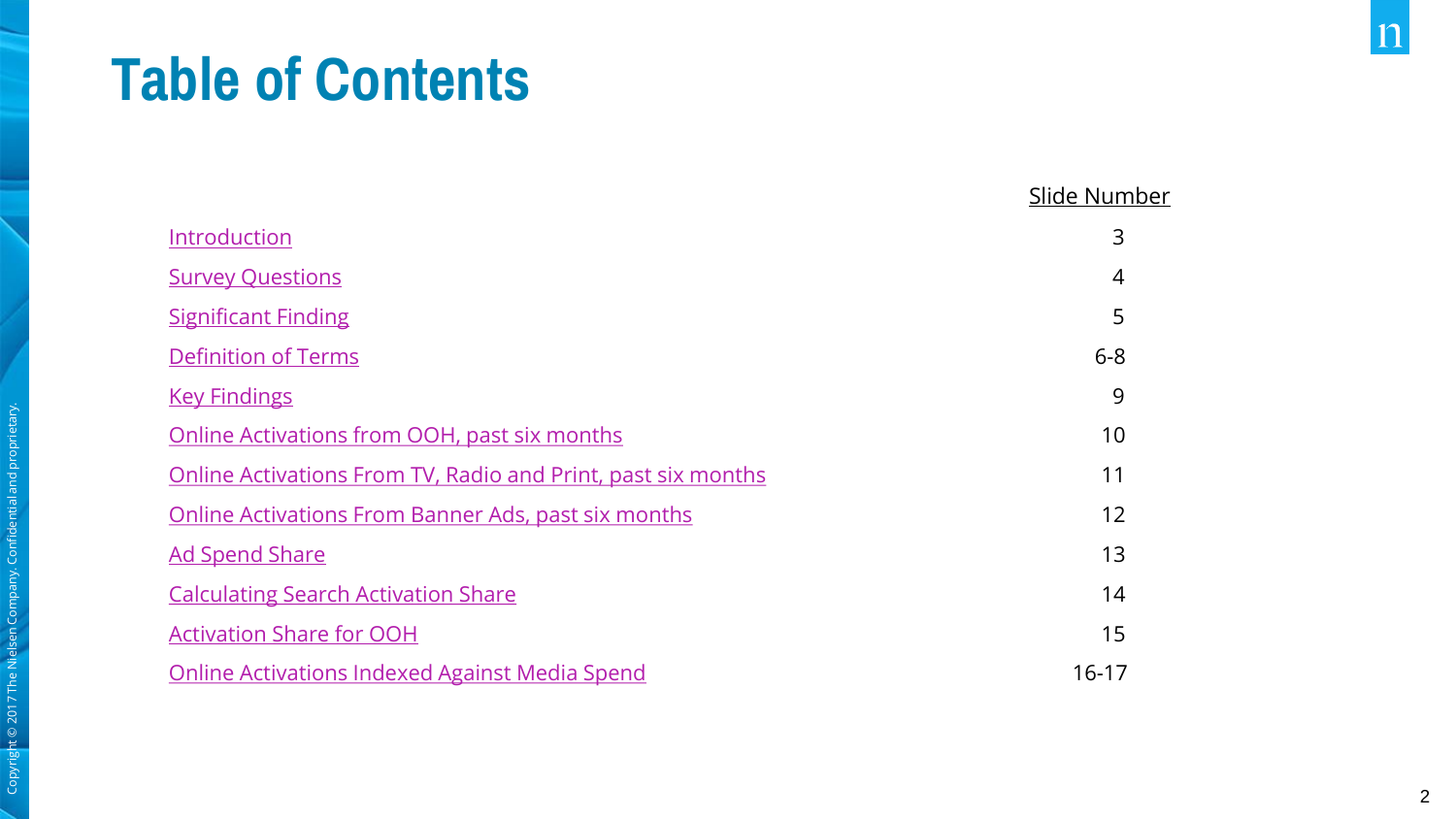### <span id="page-2-0"></span>Introduction

This study combines results from a group of "Online Activation" questions that were asked in the spring of 2017 and again in late summer 2017. Data for this project was collected from an online national survey of U.S. adults to measure the level of search, Facebook®, Twitter®, and Instagram® activity being spurred by offline media including television, radio, print (newspaper and magazines), out of home (billboards, bus stops, in a subway or airport, sports stadium or on other outdoor advertising signs) & online banner ads.



For two weeks in March and again in September 2017, Nielsen conducted online surveys with a representative sample of U.S. residents aged 18 or older. These questions were included as part of an ongoing weekly survey.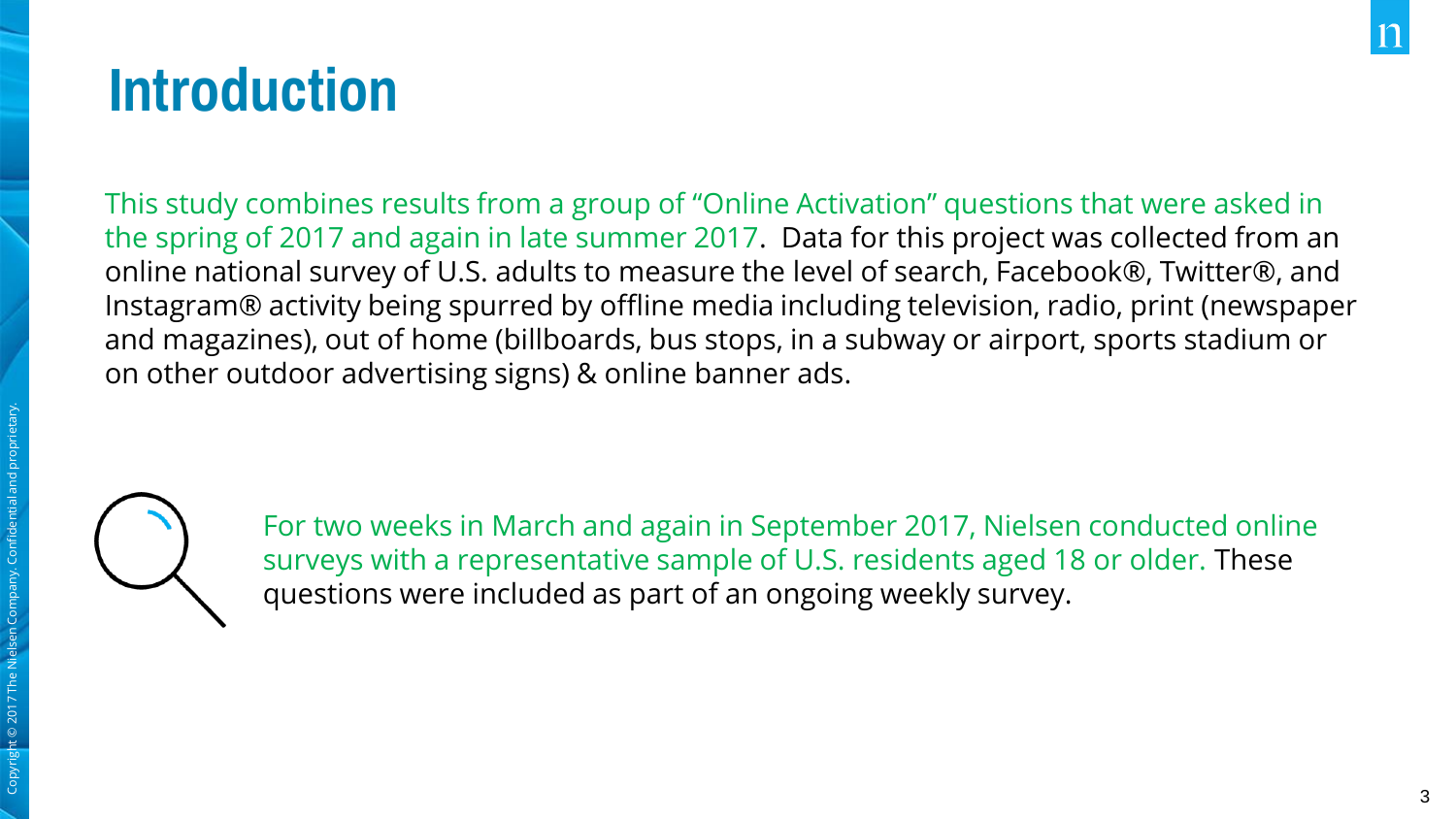### <span id="page-3-0"></span>Survey Questions

Twenty (24) questions were asked focusing on online activations within the past six months resulting from seeing or hearing something on TV, radio, print, out of home (OOH) media, or computer banner ads.

- Q1. In the past six months have you used Google, Bing, Yahoo or another Internet search engine to look up information after seeing or hearing something advertised… [a, b, c, d, e]?
- Q2. In the past six months have you visited a Facebook page or posted a message on Facebook after seeing or hearing something advertised… [a, b, c, d, e]?

Q3. In the past six months have you posted a message on Twitter after seeing or hearing something advertised… [a, b, c, d, e]?

Q4. In the past six months have you posted something on Instagram after seeing or hearing something advertised...[a, b, c, d, e]?

- a) on television
- b) on the radio
- c) in a newspaper or magazine
- d) on a billboard, bus stop, in a subway or airport, sports stadium or on other outdoor advertising signs
- e) in a banner ad seen on your computer

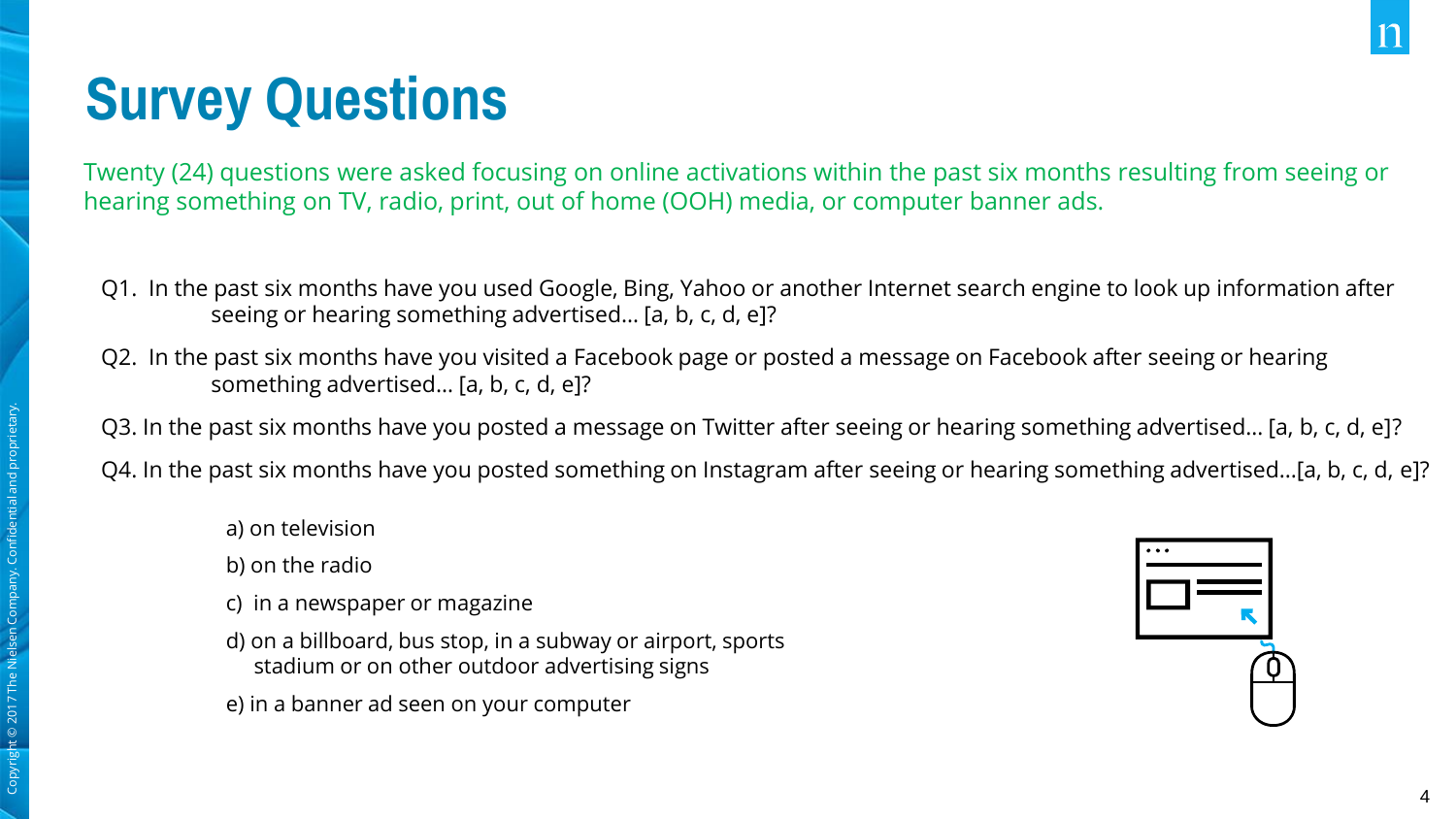### <span id="page-4-0"></span>Significant Finding



Out of home media continues to deliver more online activity per ad dollar spent compared to television, radio and print (newspapers and magazines). Additionally, out of home media compares favorably to dollars spent on banner ads.

Online activations including search, Facebook, Twitter and Instagram activity generated by out of home advertising indexes at nearly three times the rate we would expect given its relative ad spend.

For example, outdoor media accounts for 22% of gross search activations generated by television, radio, print, out of home and banner ads combined but it only accounts for 7% of the total combined advertising spend.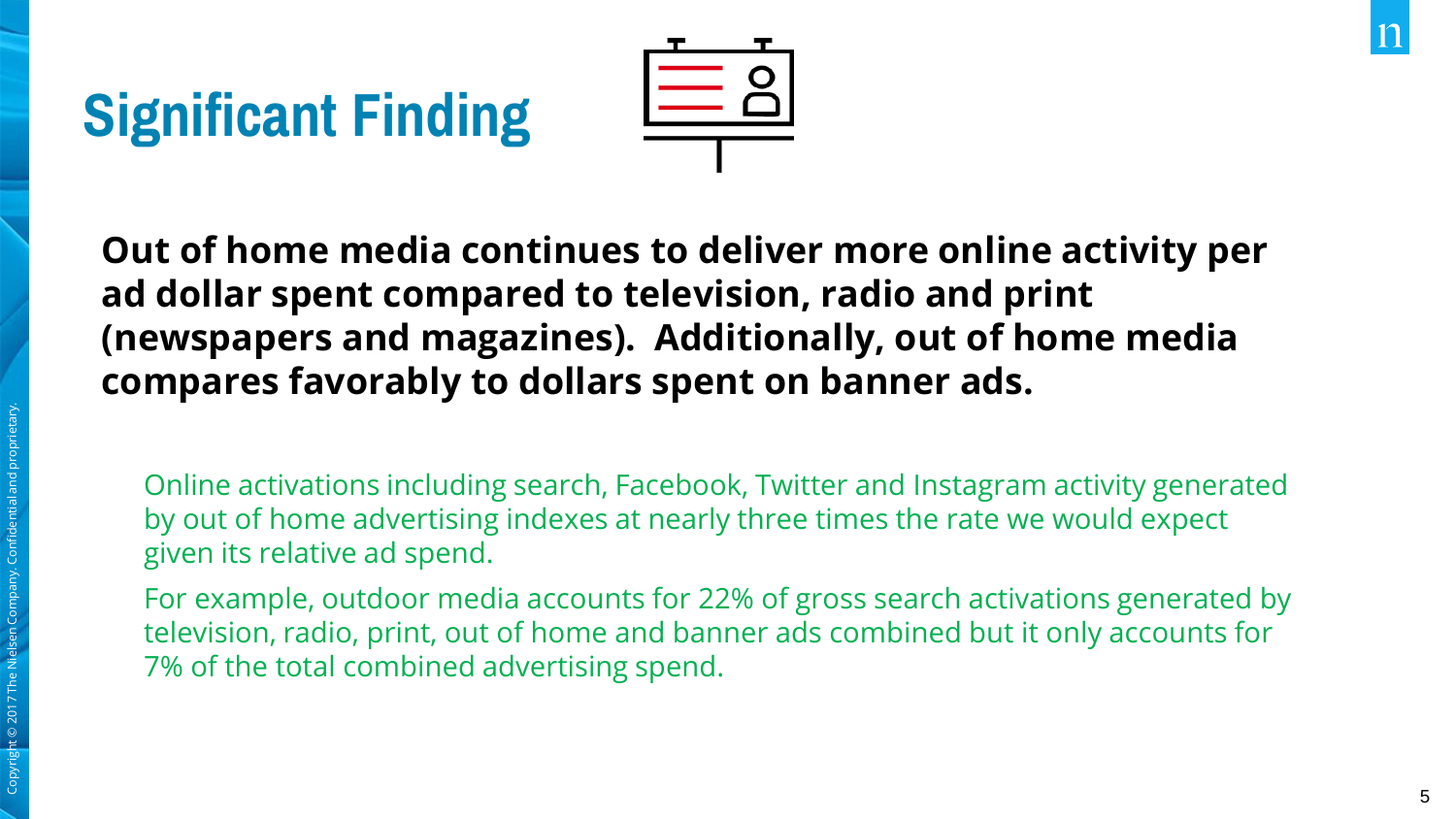### <span id="page-5-0"></span>Definition of Terms

| <b>General Terms</b>    |                                                                                                                                                                                                                                                                                                                    |
|-------------------------|--------------------------------------------------------------------------------------------------------------------------------------------------------------------------------------------------------------------------------------------------------------------------------------------------------------------|
| Activation              | An online behavior prompted by an advertisement; may include use of a<br>search engine, page visit/posts on Facebook or posts on Twitter.                                                                                                                                                                          |
| <b>Activation Share</b> | A medium's share of gross online activations generated by the four offline<br>media measured (television, radio, print and out of home).<br>Formula: [MEDIUM'S ACTIVATION + (OOH ACTIVATION + RADIO ACTIVATION +<br>NEWSPAPER/MAGAZINE ACTIVATION + TELEVISION ACTIVATION + COMPUTER<br><b>BANNER ACTIVATION)1</b> |
| Out of home (OOH)       | Ads seen on a billboard, bus stop, in a subway or airport, sports stadium or on<br>other outdoor advertising signs or ads seen in a movie theater.                                                                                                                                                                 |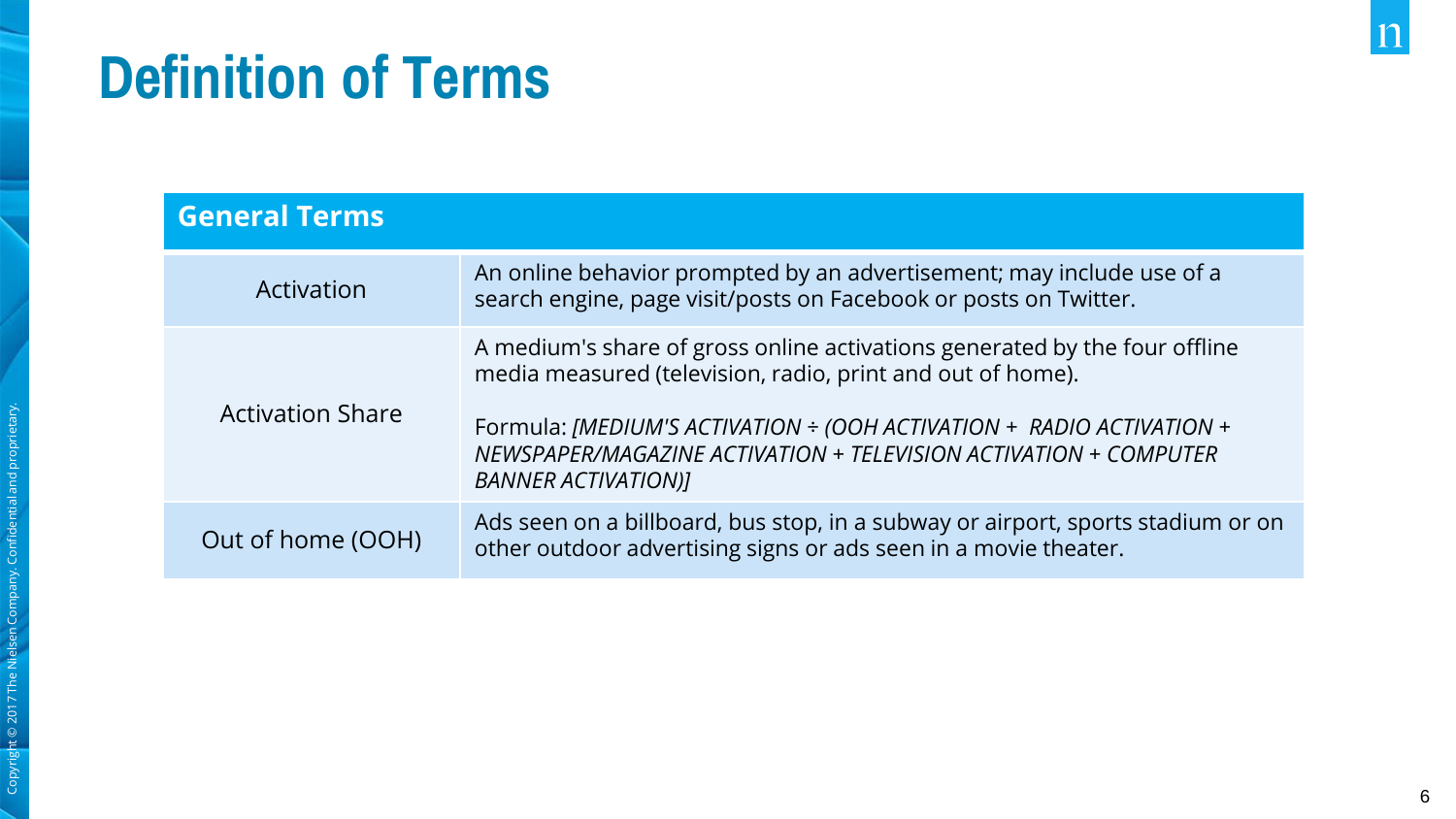### Definition of Terms (Cont.)

### Types of Activations

| <b>Facebook Activations</b> | Percentage of the U.S. population age 18 or older who have visited a Facebook<br>fan page or posted a message on Facebook after seeing or hearing something<br>advertised on an offline medium in the past six months.                |
|-----------------------------|---------------------------------------------------------------------------------------------------------------------------------------------------------------------------------------------------------------------------------------|
| Instagram Activations       | Percentage of the U.S. population age 18 or older who have posted something<br>to Instagram after seeing or hearing something advertised on an offline<br>medium in the past six months.                                              |
| <b>Search Activations</b>   | Percentage of the U.S. population age 18 or older who have used Google, Bing<br>or another Internet search engine to look up information after seeing or hearing<br>something advertised on an offline medium in the past six months. |
| <b>Twitter Activations</b>  | Percentage of the U.S. population age 18 or older who posted a message on<br>Twitter after seeing or hearing something advertised on an offline medium in<br>the past six months.                                                     |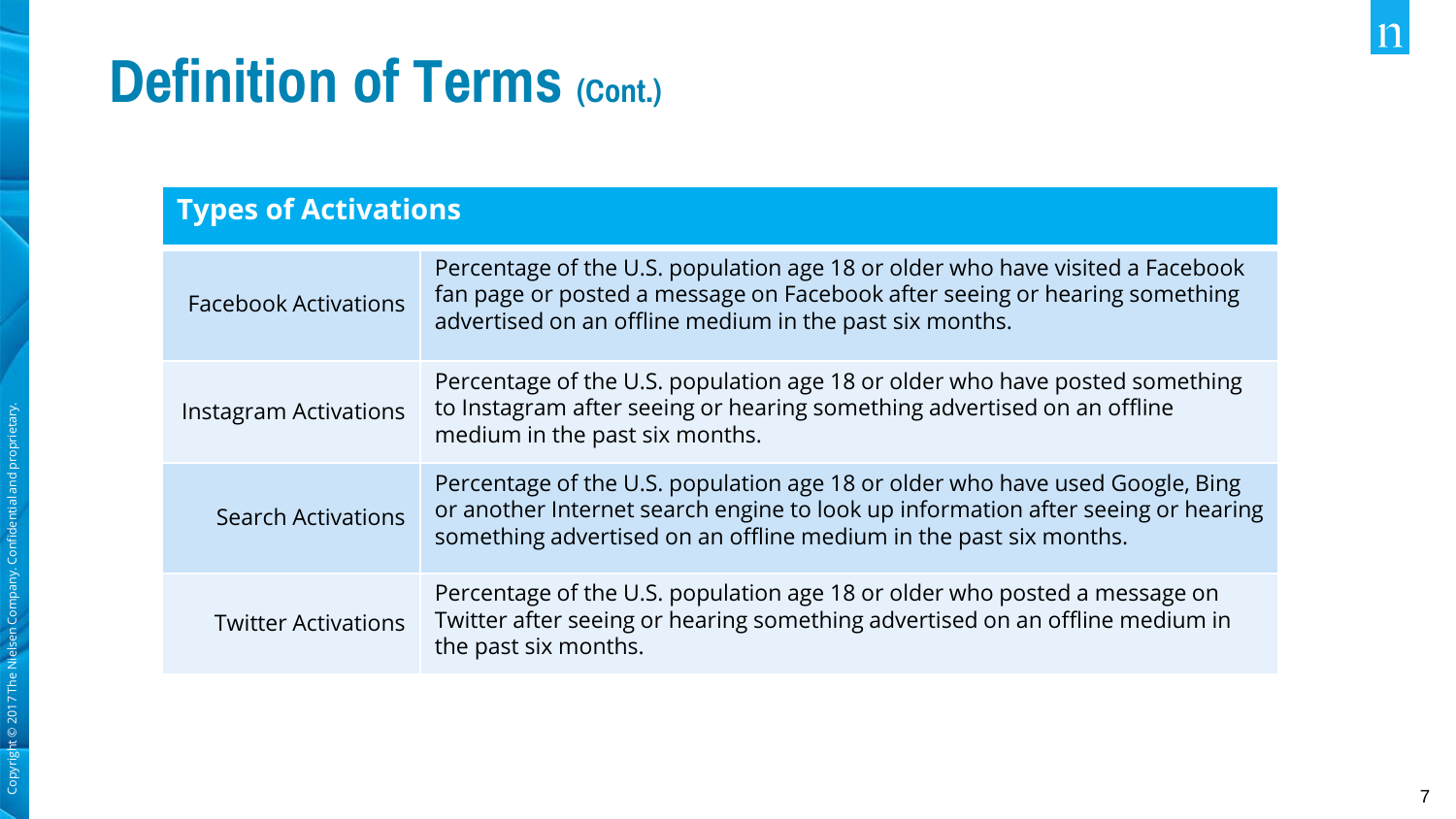### Definition of Terms (Cont.)

#### "Spend" Related Terms

| Media Spend                         | 2016 advertising spend for a medium expressed in billions (source: MAGNA, courtesy<br>of the OAAA)                                                                                                                                                                                 |
|-------------------------------------|------------------------------------------------------------------------------------------------------------------------------------------------------------------------------------------------------------------------------------------------------------------------------------|
| Spend Share                         | A medium's share of the total ad spend generated by the six media measured<br>(television, radio, print, out of home, computer banner ads and computer video ads).<br>Formula: [MEDIUM'S SPEND ÷ (OOH SPEND + RADIO SPEND + PRINT SPEND + TELEVISION<br>SPEND + COMPUTER BANNERS)] |
| Spend vs. Activation<br>Share Index | Illustrates the relationship between the spend share for a medium and the share of<br>activations it generates.<br>Formula: [(ACTIVATION SHARE ÷ SPEND SHARE) x 100]                                                                                                               |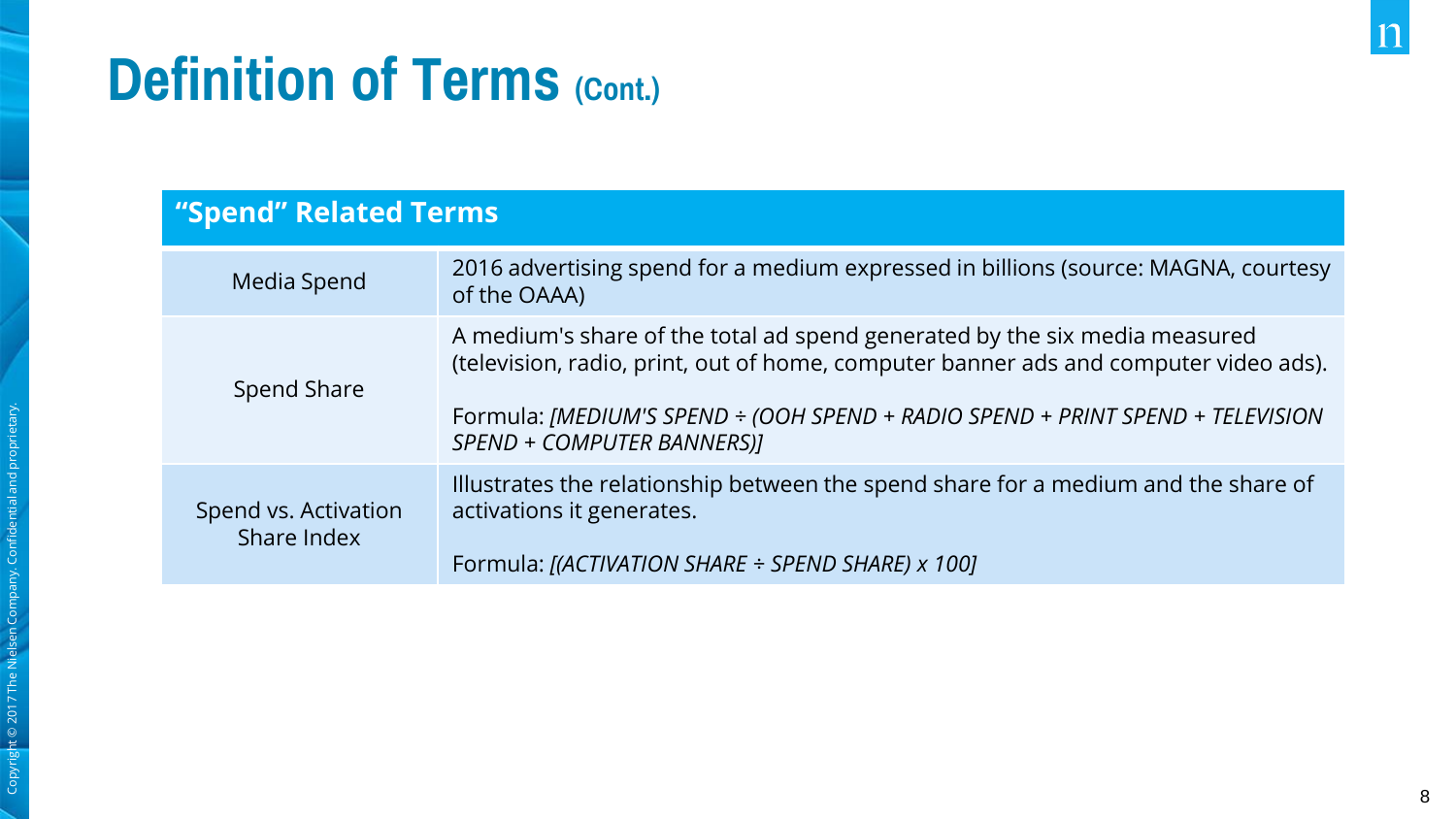# <span id="page-8-0"></span>Key Findings

Copyright © 2017 The Nielsen Company. Confidential and proprietary.

Copyright © 2017 The Nielsen Company. Confidential and proprietary.

 $\mathbf{1}$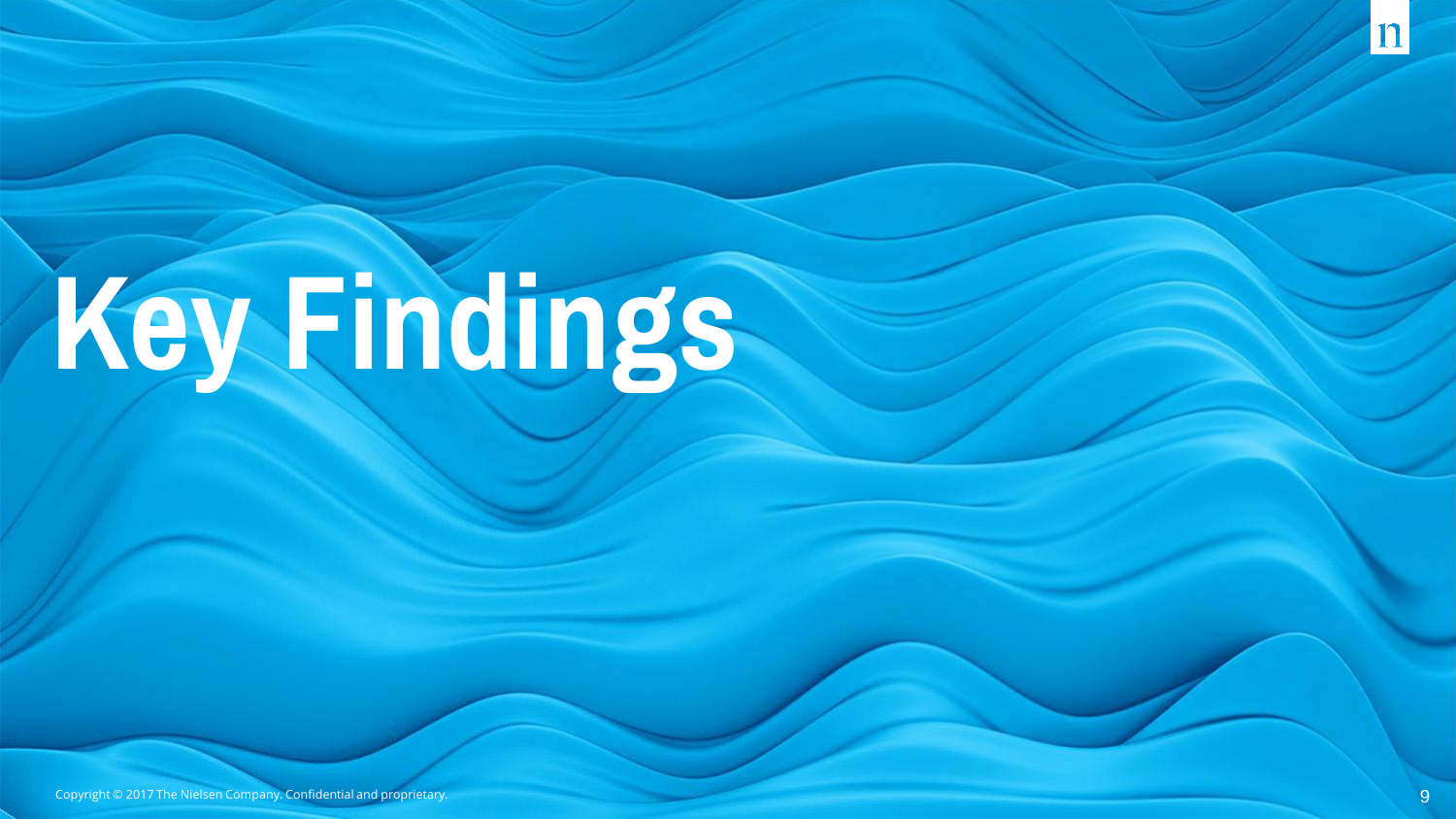### <span id="page-9-0"></span>Online Activations from OOH, past six months

Nearly 5 in 10 U.S. residents age 18 or older (46%) have used Google, Bing, Yahoo or another Internet search engine to look up information after seeing or hearing something advertised on a billboard, bus shelter or other outdoor advertising or in a movie theater in the past six months.

Almost 4 in 10 U.S. adults (38%) have visited a Facebook page or posted a message on Facebook after seeing an out of home advertisement.



Out of home activations for newer social media platforms, i.e. Twitter and Instagram showed growth as compared to 2013 when those media outlets were not as well established. In the past six months, 23% of U.S. adults have posted a message on Twitter, and 25% have posted something to Instagram after seeing an out of home advertisement.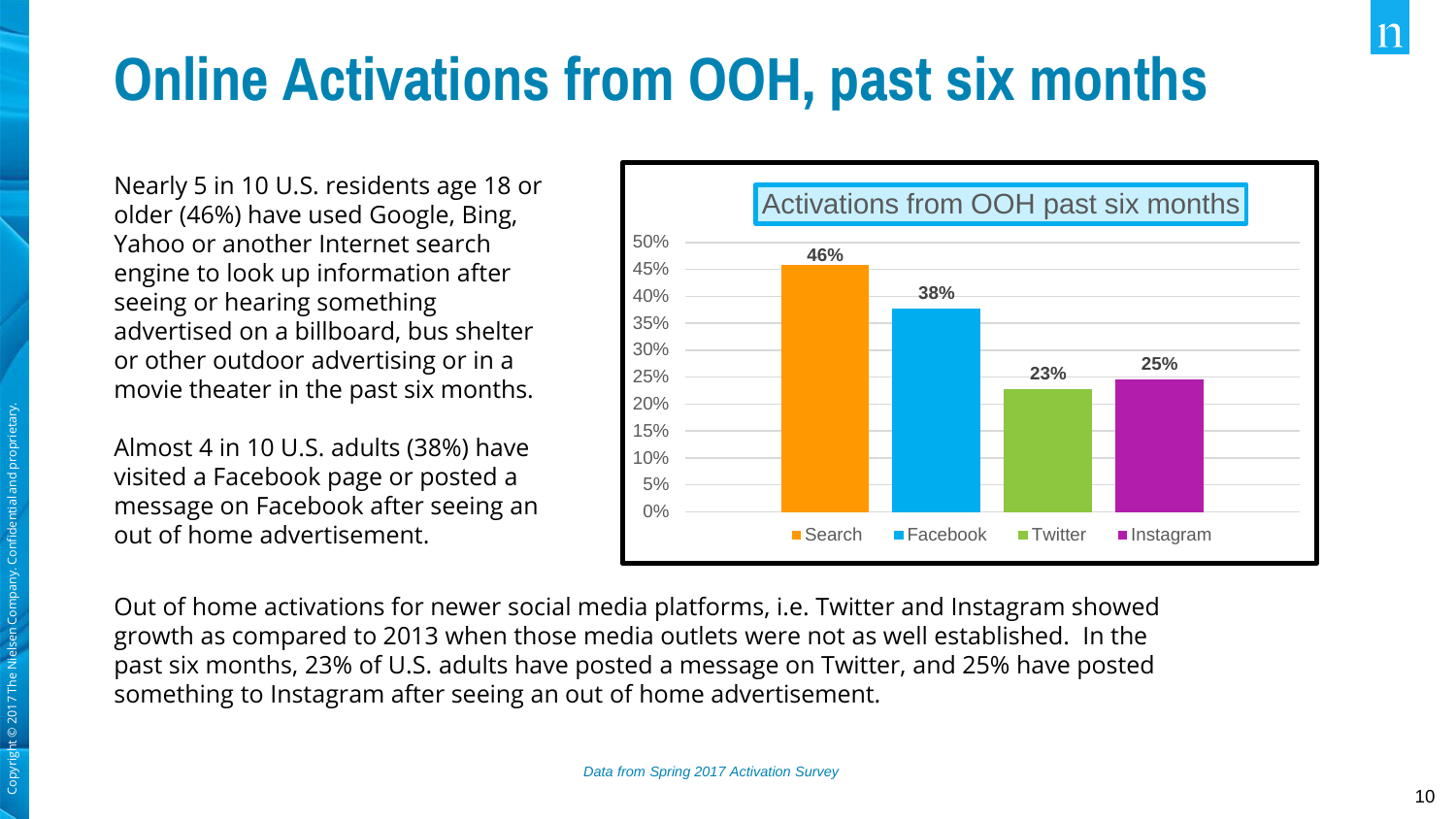### <span id="page-10-0"></span>Online Activations from TV, Radio and Print, past six months



Over half of U.S. adults (57%) have used Google, Bing, Yahoo or another search engine to respond to a commercial they saw on television in the past six months and more than a third (36%) have used search to look up information after seeing a newspaper or magazine ad. Facebook activations in response to print ads in the past six months are greater than 1 in 4 (27%); radio has generated Facebook activity among 25% of U.S. adults. Twitter and Instagram response rates come in at very similar levels for all offline media measured.

Copyright © 2017 The Nielsen Company. Confidential and proprietary.

© 2017 The Ni

11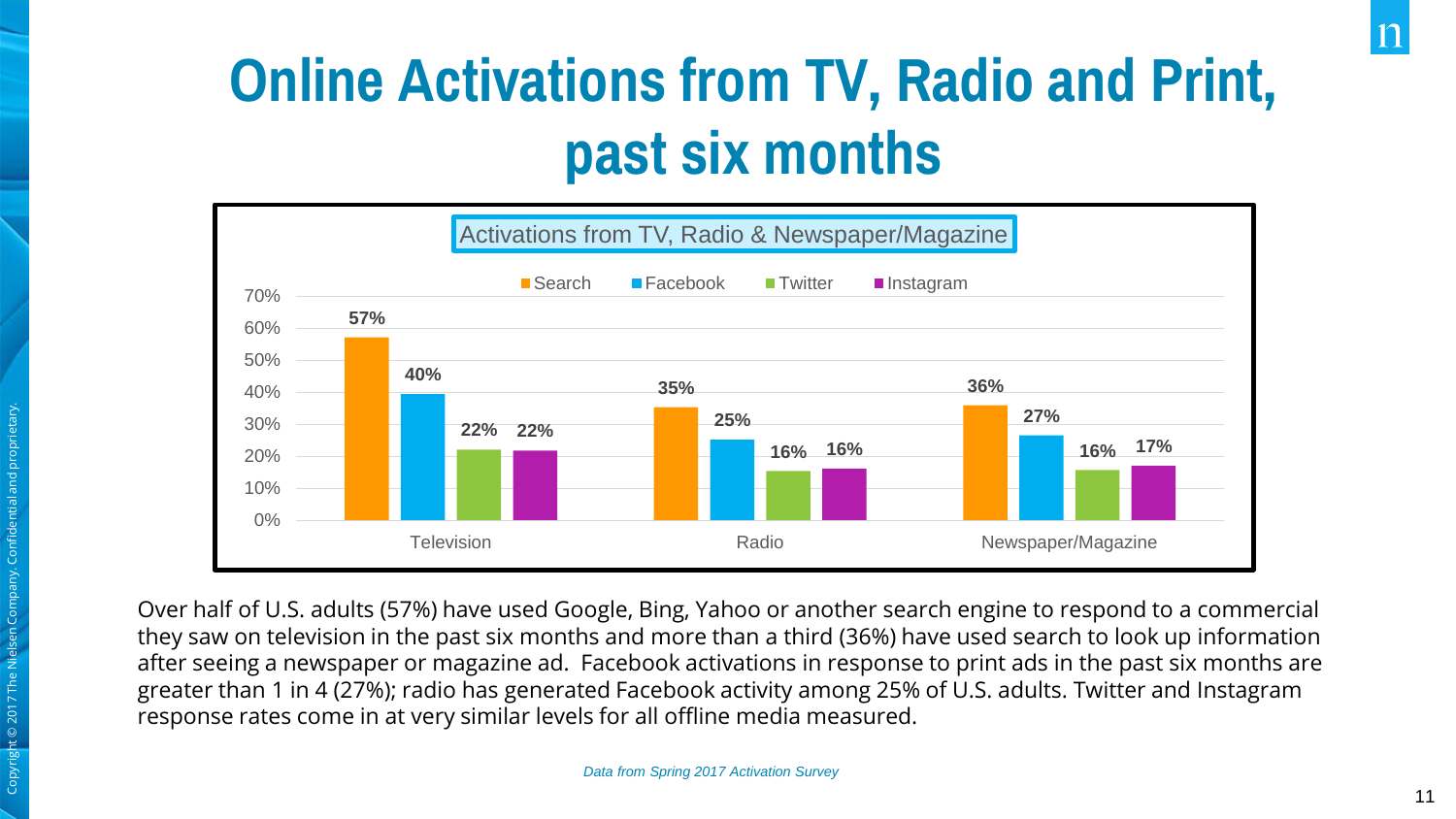### <span id="page-11-0"></span>Online Activations from Banner Ads, past six months



Over one-third of U.S. residents age 18 or older (36%) have used Google, Bing, Yahoo or another Internet search engine to look up information after seeing or hearing something advertised through a banner ad on their computer in the past six months; 32% have posted on Facebook after seeing a banner ad.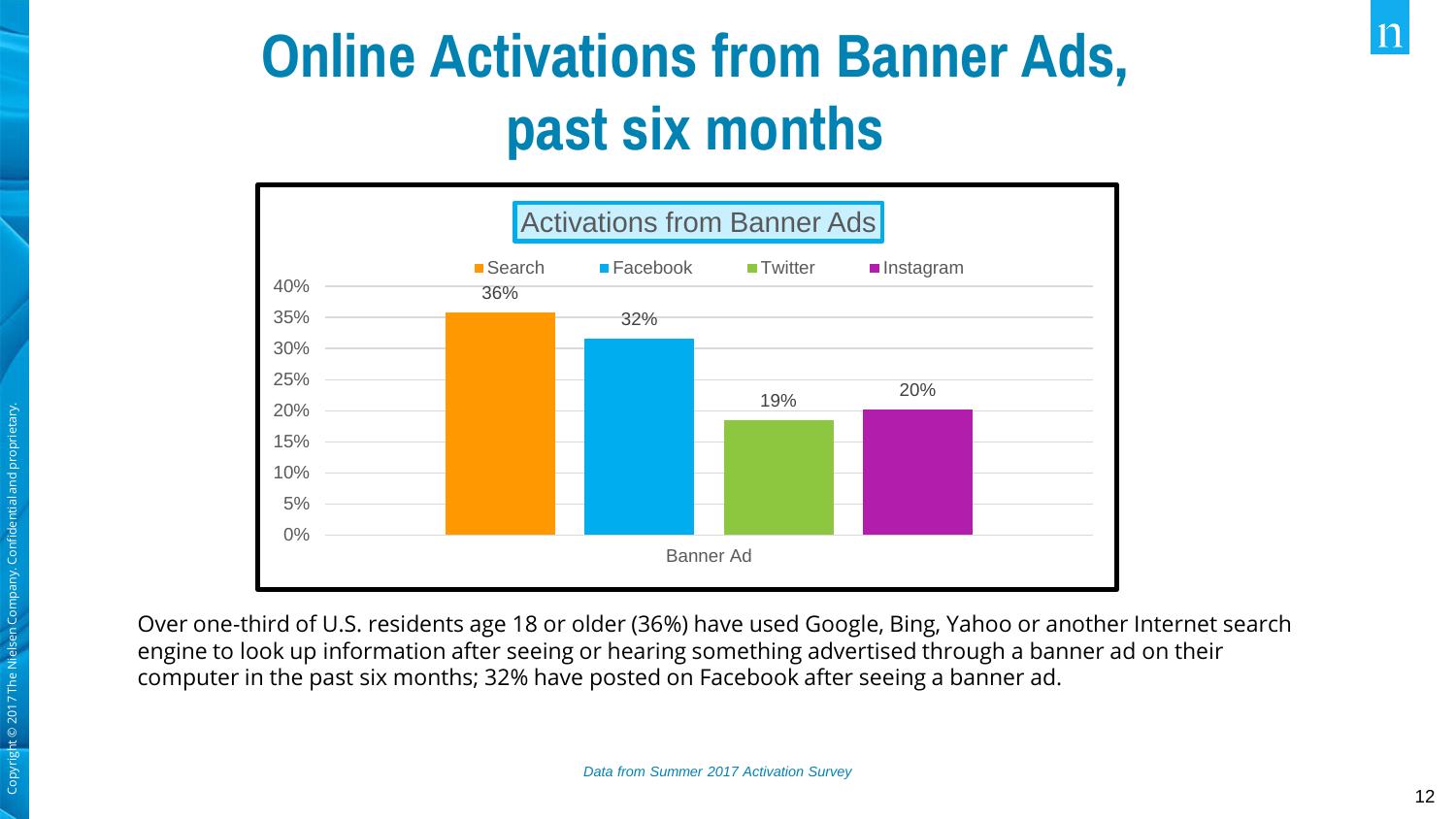### <span id="page-12-0"></span>Ad Spend Share

The total amount spent on out of home advertising in 2016 was \$7.6 billion; that accounts for 7% of the total media offline ad spend for television, radio, print, out of home, plus computer banner ads.



*Source: MAGNA, Courtesy of OAAA*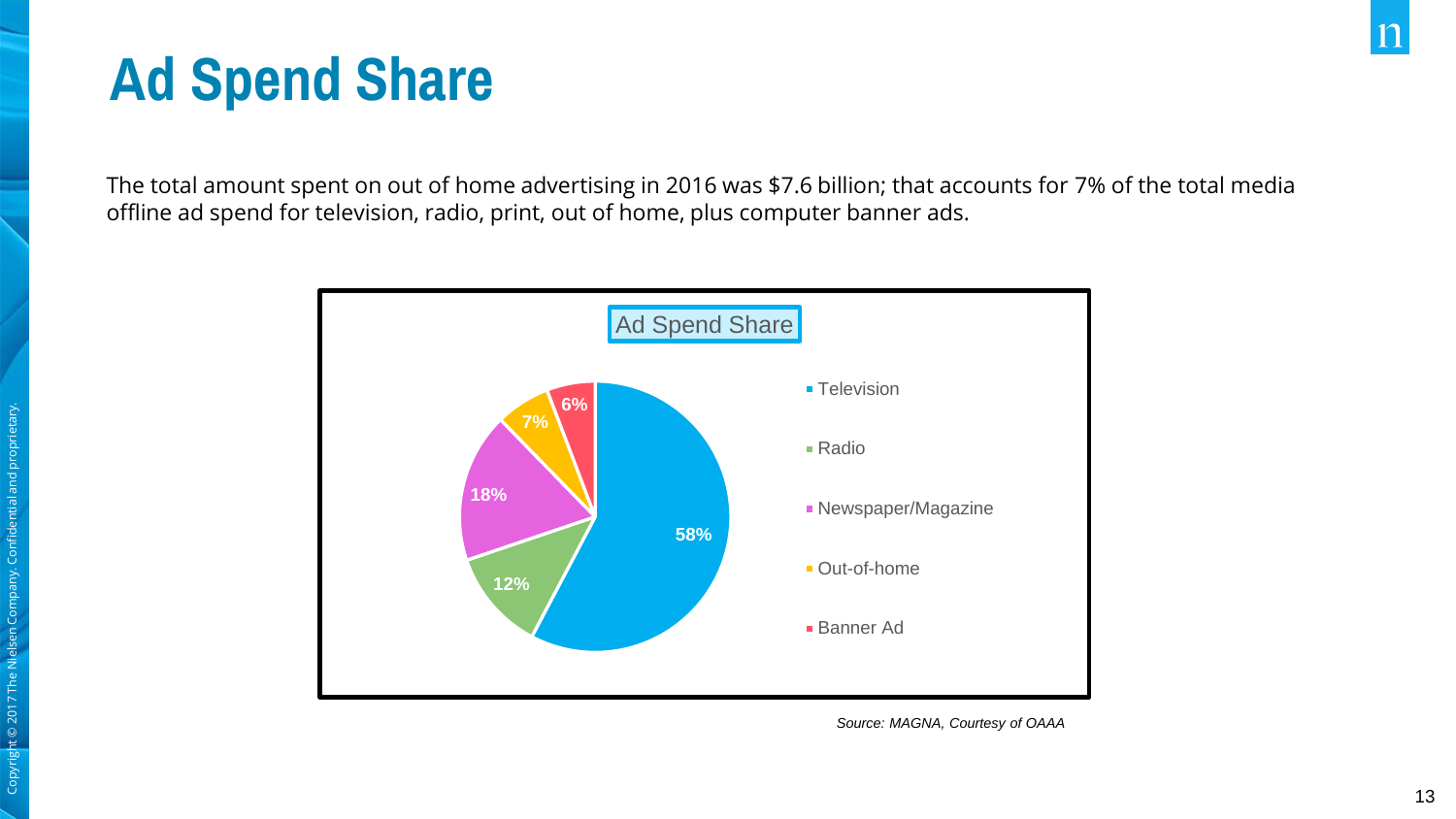### <span id="page-13-0"></span>Calculating Search Activation Share

Online activations can also be expressed as a share; for example: As we reviewed in the previous section of this report, OOH ads generate a search response among 46% of U.S. adults during a six month period; TV's search ad response is 57%, radio is 35%, print is 36%, and computer banner ad is 36%. Therefore, OOH advertising's share of gross search activations is 22%. The calculation for the Search Activation Share is detailed as follows…

| <b>Service Service</b> |  |
|------------------------|--|

*[46% (OOH) + 57% (TV) + 35% (Radio) + 36% (Print) + 36% (Computer Banner) = 210% (Gross Search Activations)] [46% (OOH) ÷ 210% (Gross Search Activations) = 22% (OOH Search Activation Share)]*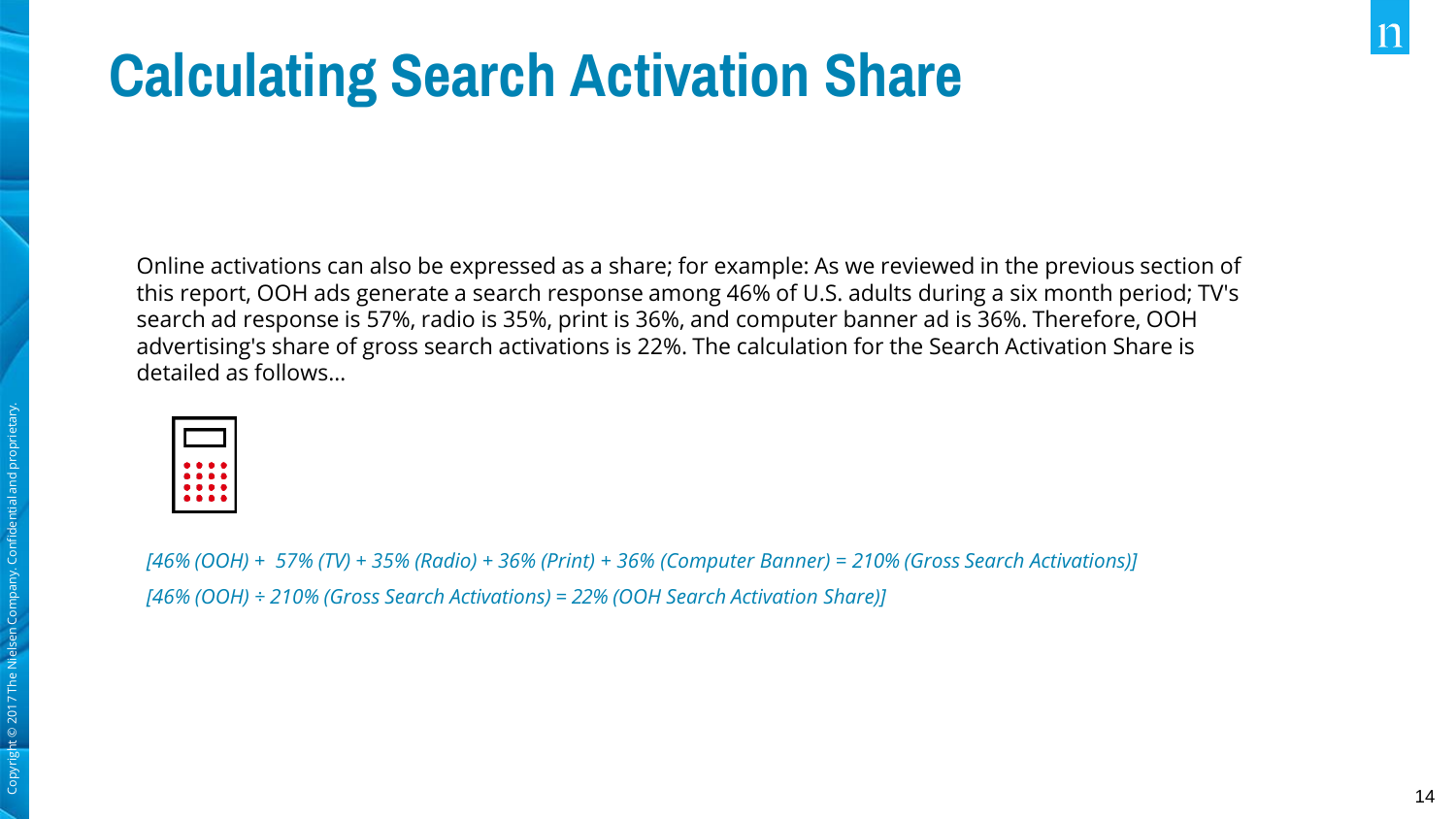### <span id="page-14-0"></span>Activation Share for OOH

The pie charts below represent the Activation Share for each of the four online activity categories measured (Search, Facebook, Twitter and Instagram).

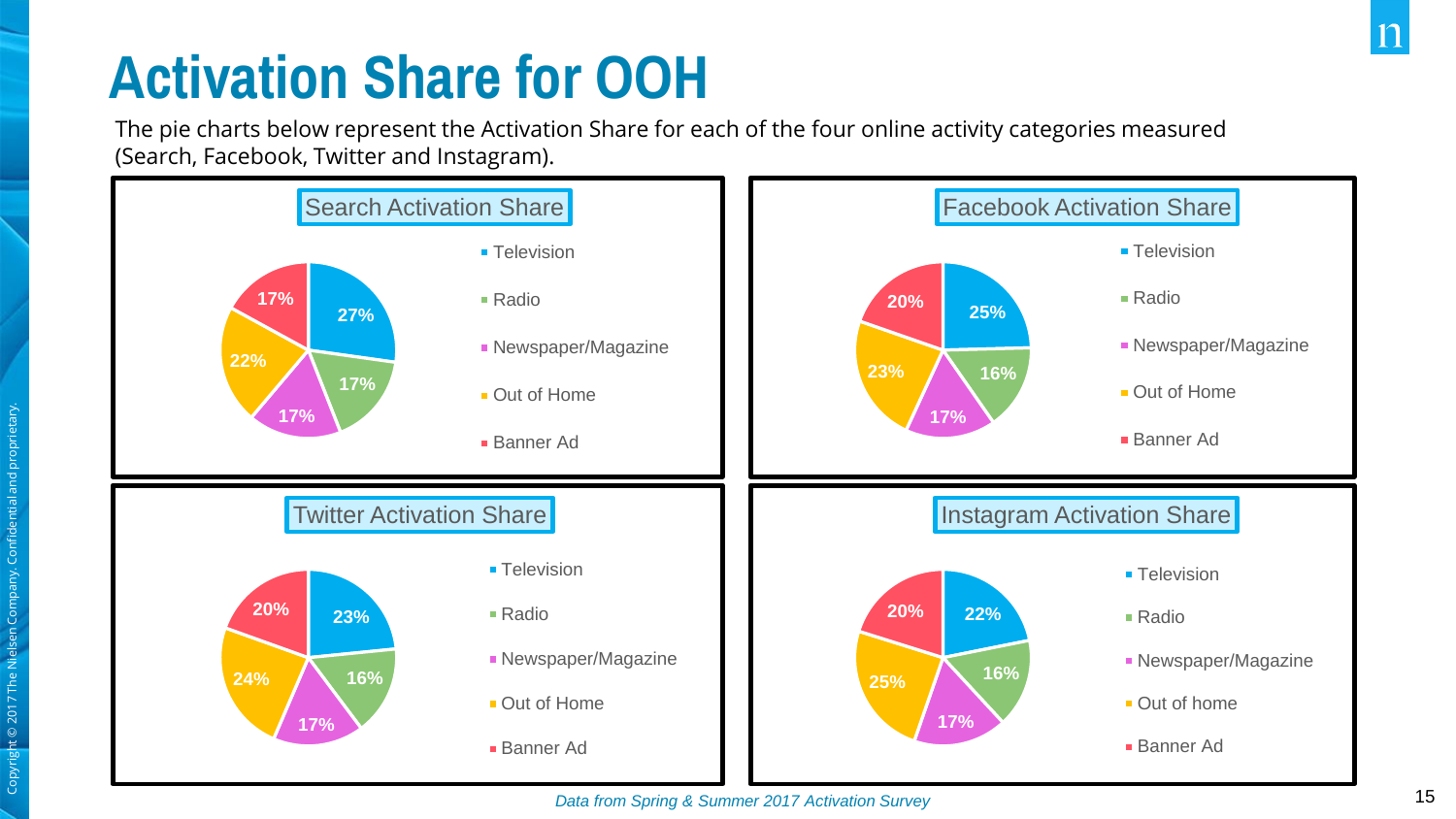### <span id="page-15-0"></span>Online Activations Indexed Against Media Spend

If we index the relationship between the ad spend share for each medium and the share of online activations they generate, it becomes clear that out of home media delivers substantially more online activity per ad dollar spent compared to other offline media and comparable to computer banner ads.

An index of 100 means the online activations generated by the medium is equal to the medium's portion of advertising spend (even line); an index above 100 means the medium over-delivers and under 100 means the medium's performance is relatively weak.

Here's the math…



*[(Activation Share) ÷ (Ad Spend Share) x 100 = Index Value]*

The bar graph on the next slide represents the Online Activations Indexed against Media Spend for each of the four categories of online activation mediums (Search, Facebook, Twitter and Instagram)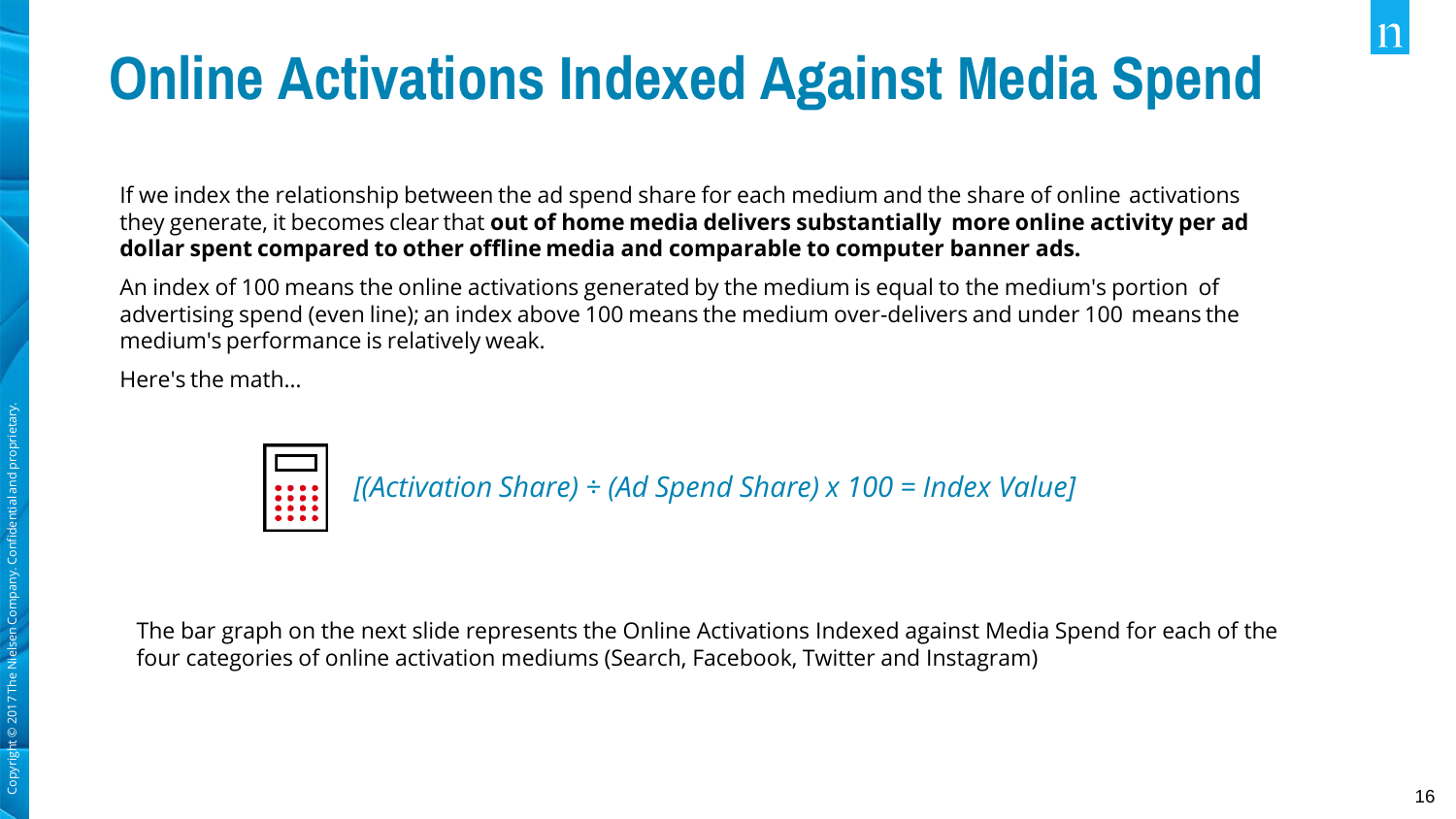### Online Activations Indexed Against Media Spend continued**…**



Out of home advertising indexes for search activations at nearly three times the rate we would expect given its relative ad spend. In this example, out of home accounts for 22% of search activations but only 7% of the media ad spend; therefore OOH's search activation index is 335. This "over-performance" for out of home ads continues in the other three activity categories, where the index value is greater than three times the expected rate.